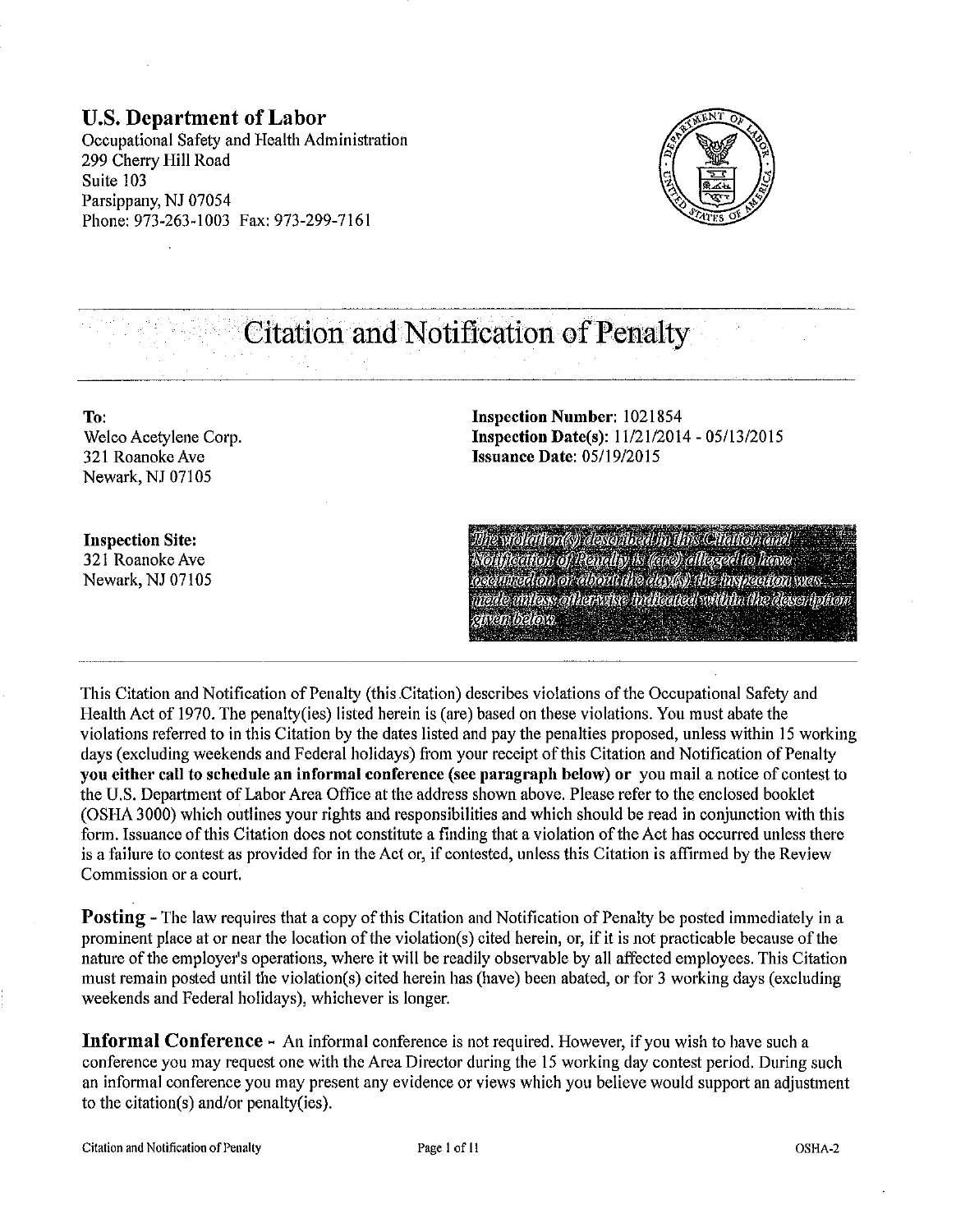If you are considering a request for an informal conference to discuss any issues related to this Citation and Notification of Penalty, you must take care to schedule it early enough to allow time to contest after the informal conference, should you decide to do so. Please keep in mind that a written letter of intent to contest must be submitted to the Area Director within 15 working days of your receipt of this Citation. The running of this contest period is not interrupted by an informal conference.

If you decide to request an informal conference, please complete, remove and post the Notice to Employees next to this Citation and Notification of Penalty as soon as the time, date, and place of the informal conference have been determined. Be sure to bring to the conference any and all supporting documentation of existing conditions as well as any abatement steps taken thus far. If conditions warrant, we can enter into an informal settlement agreement which amicably resolves this matter without litigation or contest.

Right to Contest- You have the right to contest this Citation and Notification of Penalty. You may contest all citation items or only individual items. You may also contest proposed penalties and/or abatement dates without contesting the underlying violations. Unless you inform the Area Director in writing that you intend to contest the citation(s) and/or proposed penalty(ies) within 15 working days after receipt, the citation(s) and the proposed penalty(ies) will become a final order of the Occupational Safety and Health Review Commission and may not be reviewed by any court or agency.

Penalty Payment - Penalties are due within 15 working days of receipt of this notification unless contested. (See the enclosed booklet and the additional information provided related to the Debt Collection Act of 1982.) Make your check or money order payable to "DOL-OSHA". Please indicate the Inspection Number on the remittance. You can also make your payment electronically on www.pay.gov. On the left side of the pay.gov homepage, you will see an option to Search Public Forms. Type "OSHA" and click Go. From the results, click on OSHA Penalty Payment Form. The direct link is:

#### https://www.pay.gov/paygov/forms/formlnstance.html?agencyFormid=S3090334.

You will be required to enter your inspection number when making the payment. Payments can be made by credit card or Automated Clearing House (ACH) using your banking information. Payments of \$25,000 or more require a Transaction ID, and also must be paid usingACH. If you require a Transaction ID, please contact the OSHA Debt Collection Team at (202) 693-2170.

OSHA does not agree to any restrictions or conditions or endorsements put on any check, money order, or electronic payment for less than the full amount due, and will process the payments as if these restrictions or conditions do not exist.

Notification of Corrective Action- For each violation which you do not contest, you must provide *abatement certification* to the Area Director of the OSHA office issuing the citation and identified above. This abatement certification is to be provided by letter within 10 calendar days after each abatement date. Abatement certification includes the date and method of abatement. If the citation indicates that the violation was corrected during the inspection, no abatement certification is required for that item. The abatement certification letter must be posted at the location where the violation appeared and the corrective action took place or employees must otherwise be effectively informed about abatement activities. A sample abatement certification letter is enclosed with this Citation. In addition, where the citation indicates that *abatement documentation* is necessary, evidence of the purchase or repair of equipment, photographs or video, receipts, training records, etc., verifying that abatement has occurred is required to be provided to the Area Director.

Employer Discrimination Unlawful- The law prohibits discrimination by an employer against an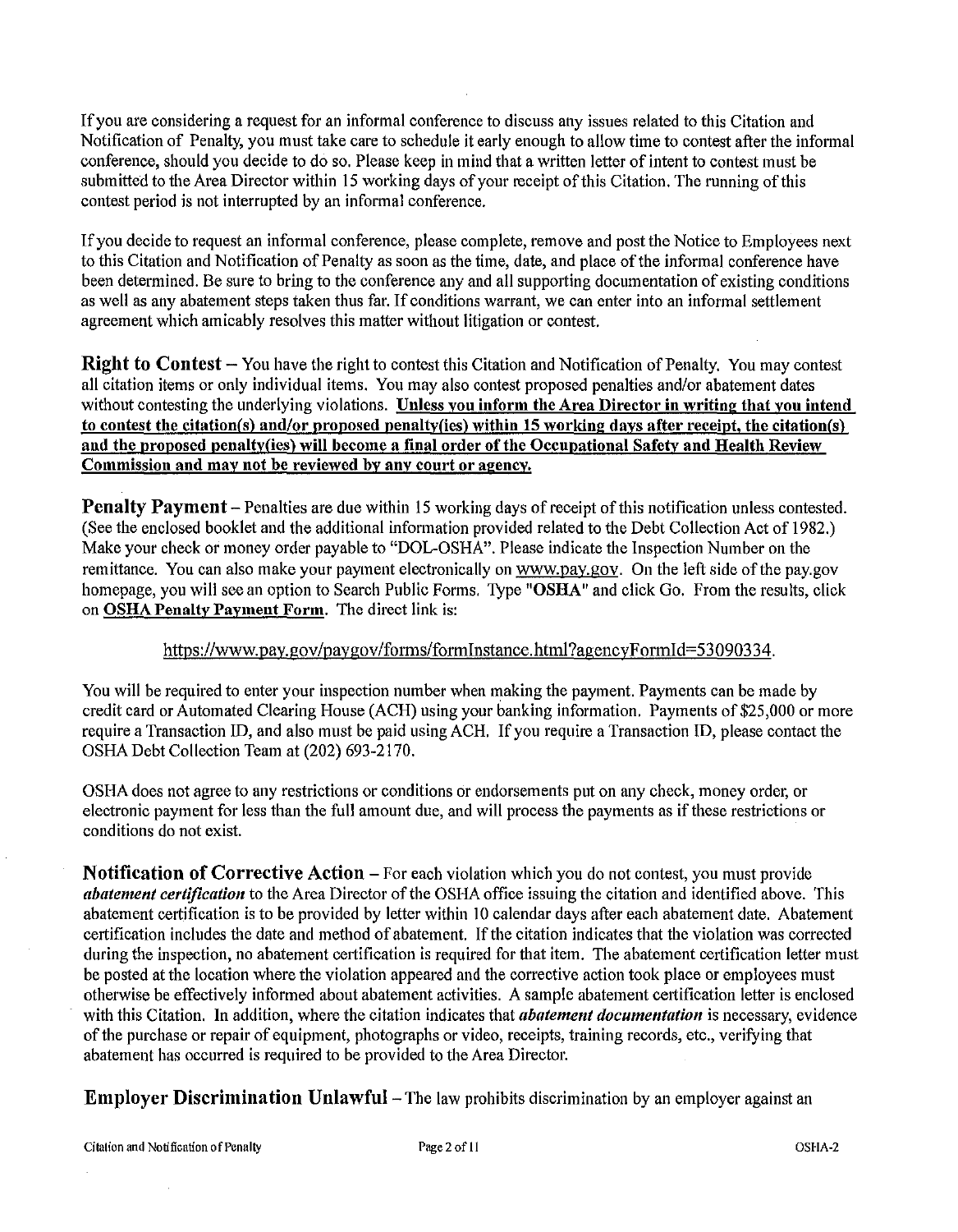employee for filing a complaint or for exercising any rights under this Act. An employee who believes that he/she has been discriminated against may file a complaint no later than 30 days after the discrimination occurred with the U.S. Department of Labor Area Office at the address shown above.

**Employer Rights and Responsibilities** – The enclosed booklet (OSHA 3000) outlines additional employer rights and responsibilities and should be read in conjunction with this notification.

**Notice to Employees-** The law gives an employee or his/her representative the opportunity to object to any abatement date set for a violation if he/she believes the date to be unreasonable. The contest must be mailed to the U.S. Department of Labor Area Office at the address shown above and postmarked within 15 working days (excluding weekends and Federal holidays) of the receipt by the employer of this Citation and Notification of Penalty.

**Inspection Activity Data** - You should be aware that OSHA publishes information on its inspection and citation activity on the Internet under the provisions of the Electronic Freedom oflnformation Act. The information related to these alleged violations will be posted when our system indicates that you have received this citation. You are encouraged to review the information concerning your establishment at www.osha.gov. If you have any dispute with the accuracy of the information displayed, please contact this office.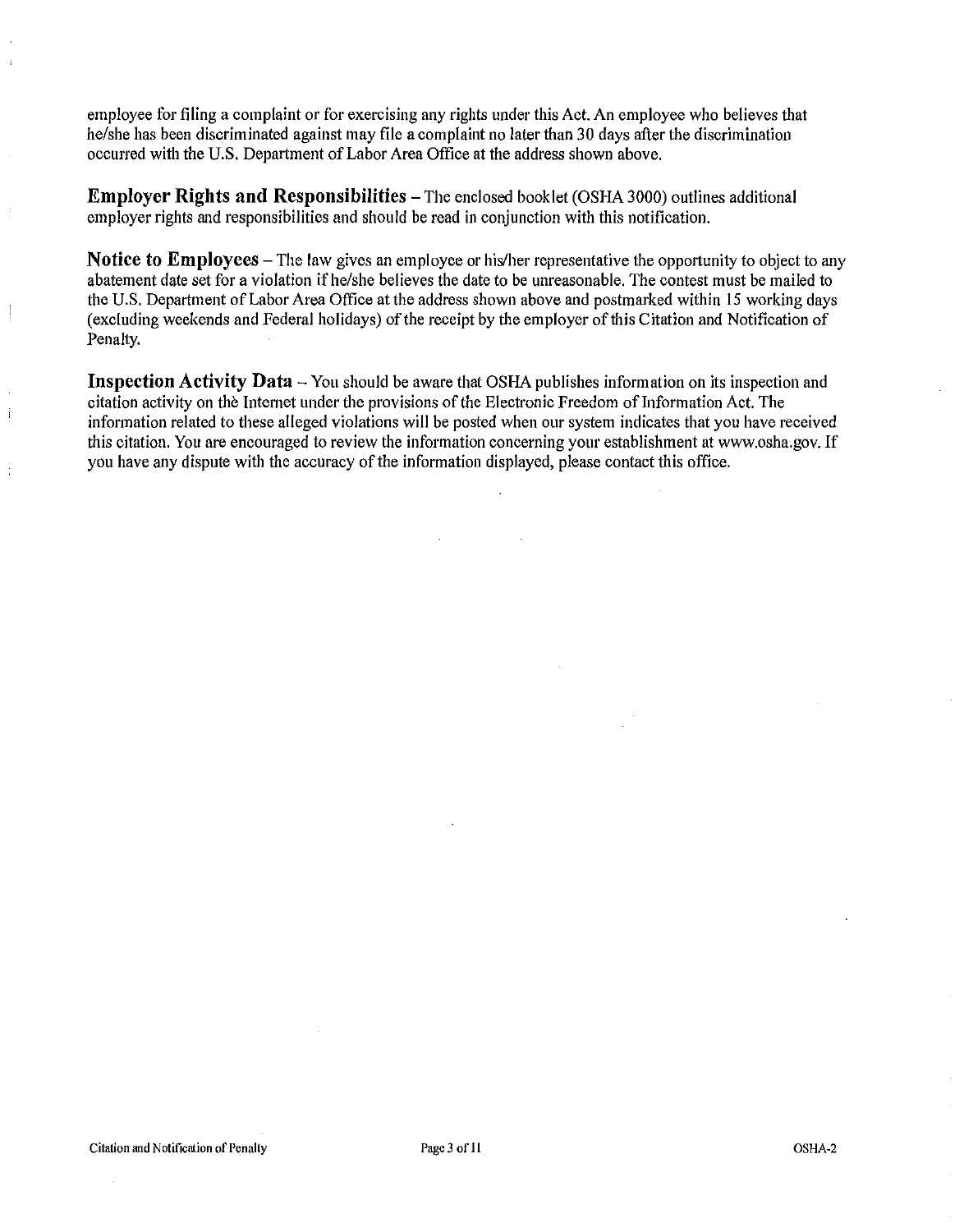

# NOTICE TO EMPLOYEES OF INFORMAL CONFERENCE

An informal conference has been scheduled with OSHA to discuss the citation(s) issued on

05/19/2015. The conference will be held by telephone or at the OSHA office located at 299

Cherry Hill Road, Suite 103, Parsippany, NJ 07054 on  $\frac{1}{\sqrt{1-\frac{1}{\sqrt{1-\frac{1}{\sqrt{1-\frac{1}{\sqrt{1-\frac{1}{\sqrt{1-\frac{1}{\sqrt{1-\frac{1}{\sqrt{1-\frac{1}{\sqrt{1-\frac{1}{\sqrt{1-\frac{1}{\sqrt{1-\frac{1}{\sqrt{1-\frac{1}{\sqrt{1-\frac{1}{\sqrt{1-\frac{1}{\sqrt{1-\frac{1}{\sqrt{1-\frac{1}{\sqrt{1-\frac{1}{\sqrt{1-\frac{1}{\sqrt{1-\frac{1}{$ 

**Employees and/or representatives of employees have a right to attend an** 

informal conference.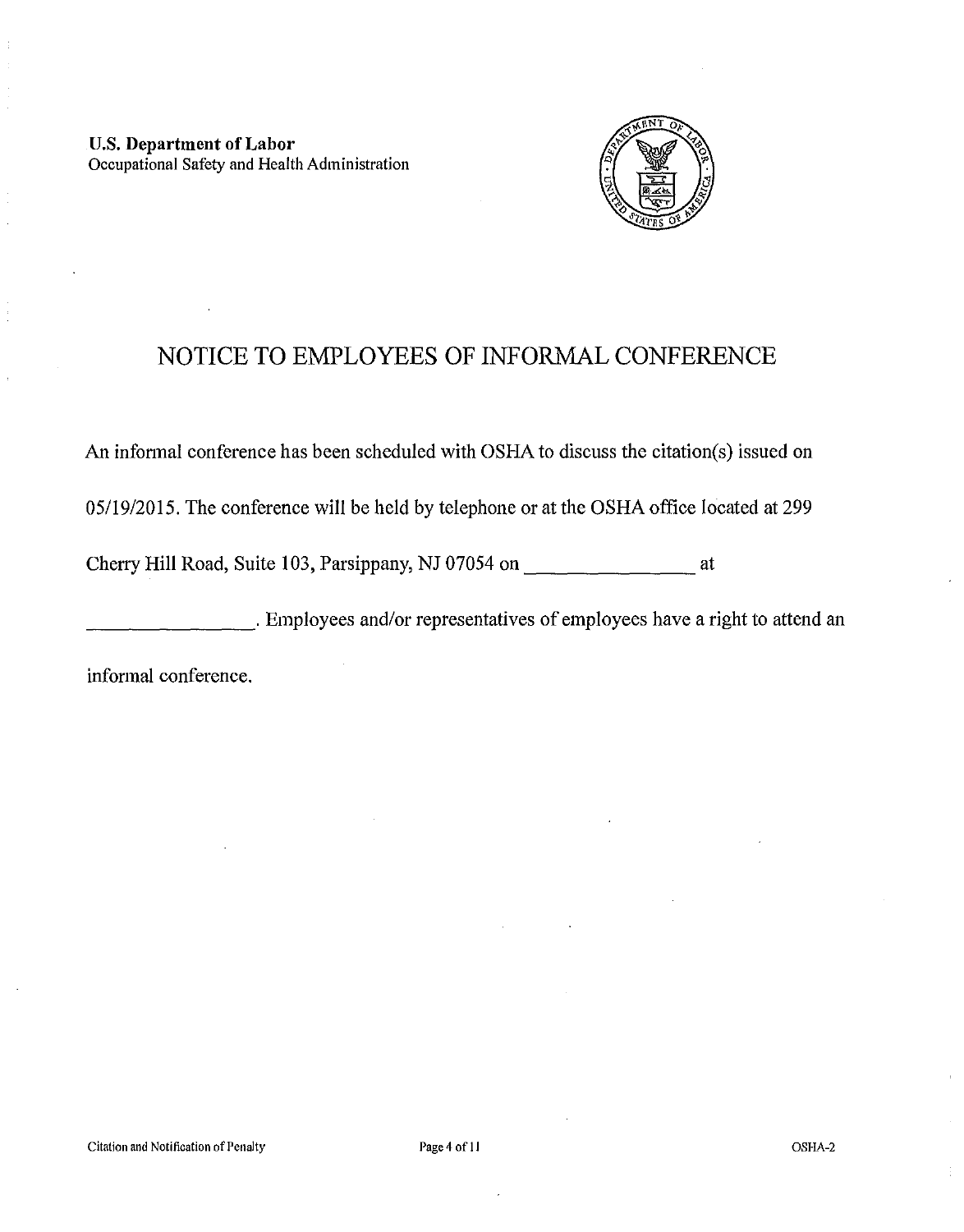#### CERTIFICATION OF CORRECTIVE ACTION WORKSHEET

Inspection Number: 1021854

| Company Name: Welco Acetylene Corp.                |
|----------------------------------------------------|
| Inspection Site: 321 Roanoke Ave, Newark, NJ 07105 |
| Issuance Date: $05/19/2015$                        |

List the specific method of correction for each item on this citation in this package that does not read "Corrected During Inspection" and return to: U.S. Department of Labor- Occupational Safety and Health Administration, 299 Cherry Hill Road, Suite 103, Parsippany, NJ 07054

|  | <u> 1980 - Jan Barat, margaret a shekara 1980 - San A</u>                                                                                                                                                                            |  |
|--|--------------------------------------------------------------------------------------------------------------------------------------------------------------------------------------------------------------------------------------|--|
|  | <u> Louis Communication and the communication of the communication of the communication of the communication of the communication of the communication of the communication of the communication of the communication of the com</u> |  |
|  |                                                                                                                                                                                                                                      |  |
|  |                                                                                                                                                                                                                                      |  |
|  | <u> 1980 - Jan Salam Barat, masa karena dan berasal dan berasal dalam berasal dalam berasal dalam berasal dalam b</u>                                                                                                                |  |
|  |                                                                                                                                                                                                                                      |  |

I certify that the information contained in this document is accurate and that the affected employees and their representatives have been informed of the abatement.

| ----------------<br>Signature           | _________ | ________<br><b>SERVICE CONTINUES</b><br>Date |
|-----------------------------------------|-----------|----------------------------------------------|
| --------------<br>Typed or Printed Name | _________ | -----<br>Title                               |

**NOTE:** 29 USC 666(g) whoever knowingly makes any false statements, representation or certification in any application, record, plan or other documents tiled or required to be maintained pursuant to the Act shall, upon conviction, be punished by a fine of not more than \$10,000 or by imprisonment of not more than 6 months or both.

POSTING: A copy of completed Corrective Action Worksheet should be posted for employee review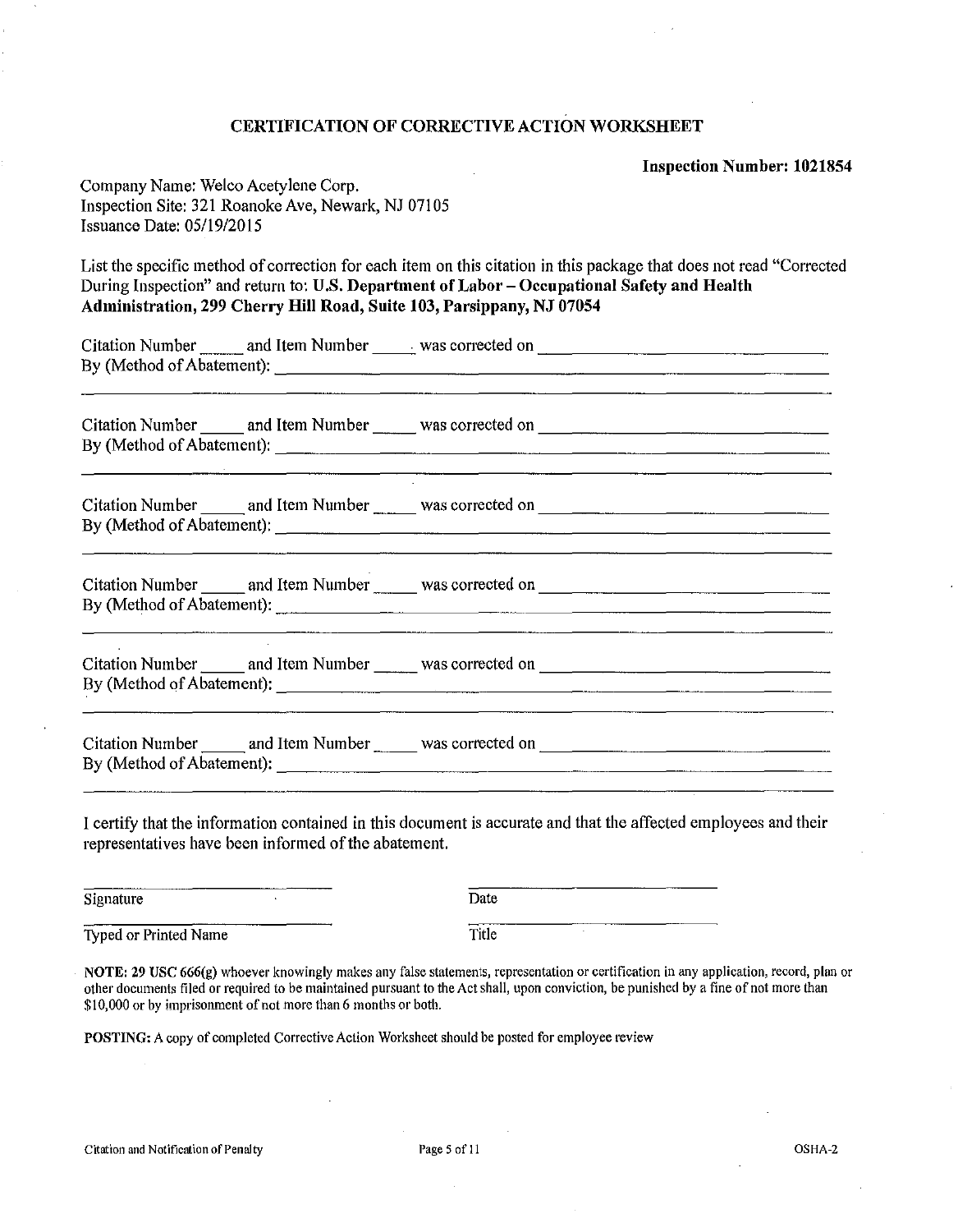U.S. Department of Labor Occupational Safety and Health Administration Inspection Date(s): 11/21/2014-05/13/2015

Inspection Number: 1021854 Issuance Date: 05/19/2015



#### Citation and Notification of Penalty

Company Name: Welco Acetylene Corp. Inspection Site: 321 Roanoke Ave, Newark, NJ 07105

Citation 1 Item 1 Type of Violation: Serious

29 CFR 1910.119(1)(1): The employer did not establish or implement written procedures to manage changes to process chemicals, technology, equipment, and procedures, and changes to facilities that affect a covered process:

a) Establishment

A temporary wooden trailer was added to the facility for use as an office by the workers without a management of change review.

b) Establishment

Employee and management changes were made without a management of change review. The plant manager, 1st shift lead operator, and the 2nd shift lead operator no longer work at the plant. This change occurred in the same time period.

b) Establishment

Violation observed on or about 12/3/2015.

### ABATEMENT DOCUMENTATION REQUIRED FOR THIS ITEM

Date By Which Violation Must be Abated: Proposed Penalty:

07/02/2015 \$3080.00

See pages 1 through 4 of this Citation and Notification of Penalty for information on employer and employee rights and responsibilities.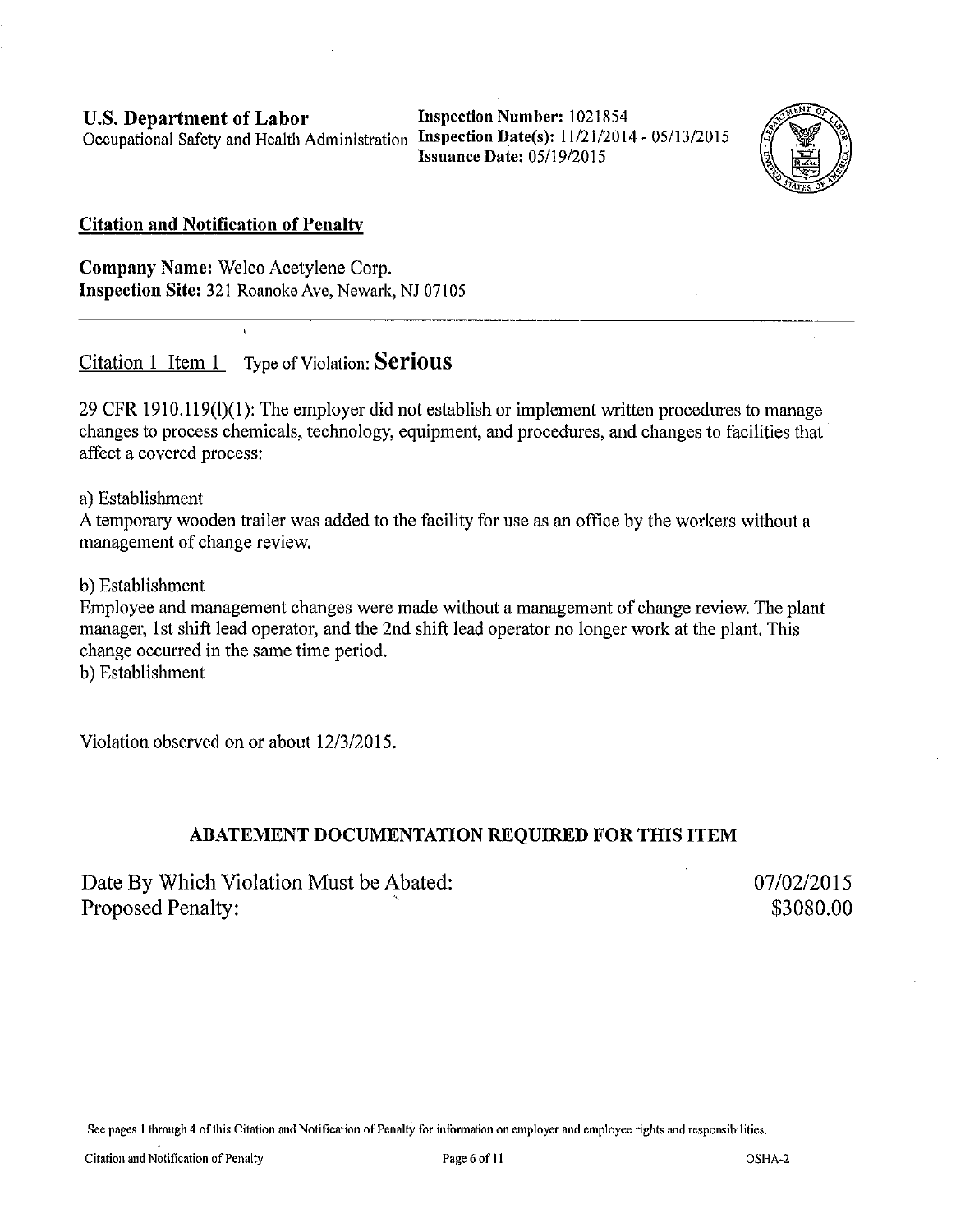U.S. Department of Labor Occupational Safety and Health Administration Inspection Date(s): 11/21/2014 - 05/13/2015

Inspection Number: 1021854 Issuance Date: 05/19/2015



~-------~--~----~----~----------~-~- ----

#### Citation and Notification of Penalty

Company Name: Welco Acetylene Corp. Inspection Site: 321 Roanoke Ave, Newark, NJ 07105

Citation 1 Item 2 Type of Violation: Repeat

29 CFR 1910.147(c)(4)(i): Procedures were not utilized for the control of potentially hazardous energy when employees were engaged in activities covered by this section:

a) Compressor room

Employees were performing service to Compressor #2 without locking out the electrical source at 208v.

Violation observed on or about  $11/21/2014$ .

#### ABATEMENT DOCUMENTATION REQUIRED FOR THIS ITEM

Date By Which Violation Must be Abated: Proposed Penalty:

06/11/2015 \$6160.00

See pages I through 4 of this Citation and Notification of Penalty for in formaton on employer and employee rights and responsibilities.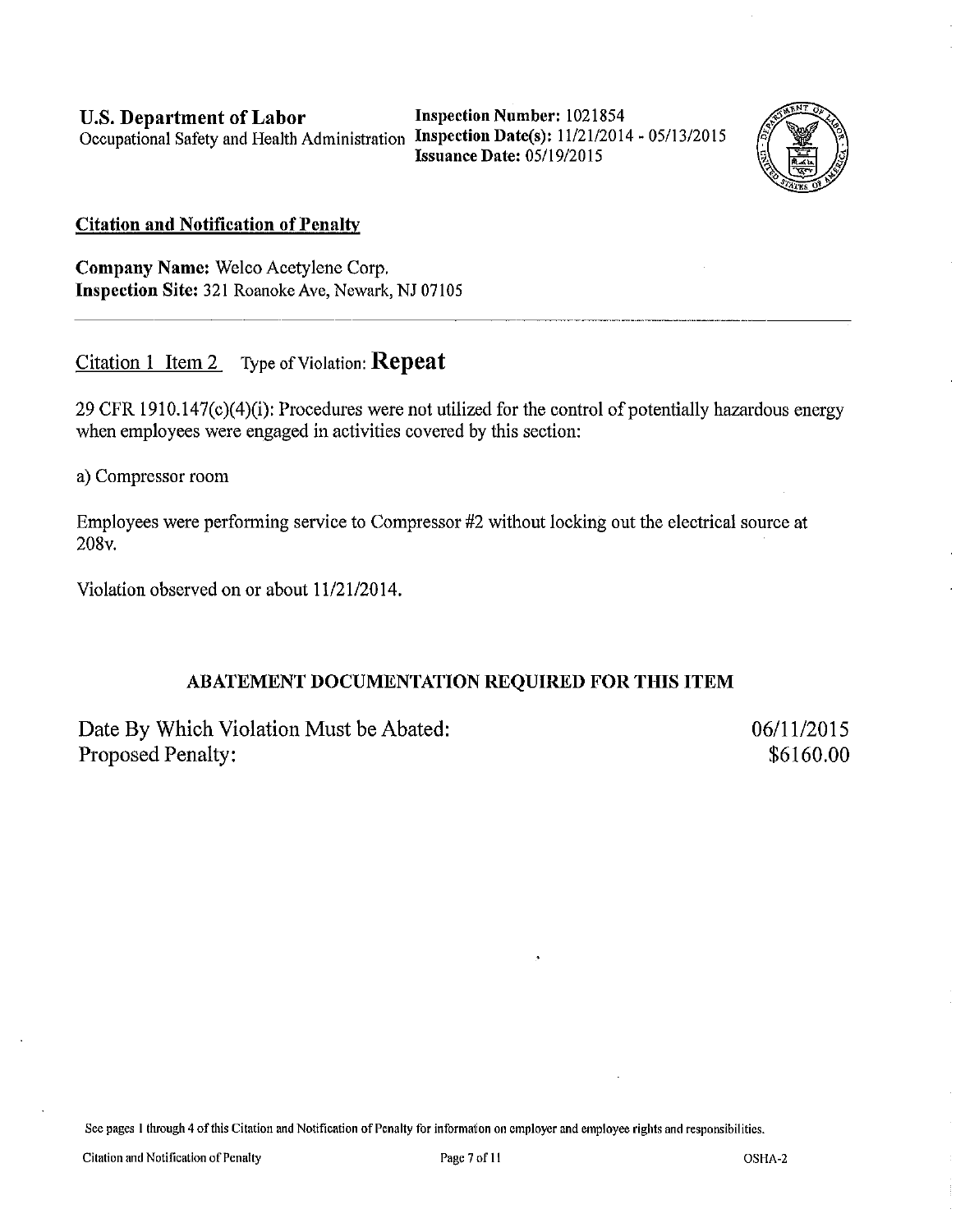**Issuance Date:** 05/19/2015



#### **Citation and Notification of Penalty**

**Company Name:** Welco Acetylene Corp. **Inspection Site:** 321 Roanoke Ave, Newark, NJ 07105

### Citation 2 Item **1** Type of Violation: **Repeat**

29 CFR 1910.119(d)(3)(i)(B): ): Process safety information pertaining to the equipment in the process did not include piping and instrumentation diagrams (P&IDs):

#### a) Fill plant

The employer did not ensure that the written process safety information included all the necessary information pertaining to the equipment in the process when pressure indicator, PI 211  $\&$  PI 212, identified in the P&ID Sheet #B19 was not present in the plant.

#### b) Rack R-13

The employer did not ensure that the written process safety information included all the necessary information pertaining to the equipment in the process in that pressure reducing block and a pressure indicator were not represented on the P&ID Sheet #B21.

#### c) Rack R-15

The employer did not ensure that the written process safety information included all the necessary information pertaining to the equipment in the process when an existing valve, installed before check valve Y2557J & Y258J, is not represented on the P&ID; existing valves X257J, X259J, X260J are not the same configuration as represented in P&ID; the P&ID identifies pressure indicator PI262 and flash arrester where there is no pressure indicator in plant. See Sheet #B22.

#### d) Rack  $R-14$

The employer did not ensure that the written process safety information included all the necessary information pertaining to the equipment in the process where a flash arrestor on the  $P\&ID$  was not present in the plant; the configuration of the valves X252J, X253J, X254J on the P&ID is not representative of the existing valves in the plant; and an existing valve at the end of the fill line which is not present on the P&ID. See Sheet #B22.

Violation observed on or about 12/3/2014.

Welco Acetylene Corp. was previously cited for a violation of this occupational safety and health standard or its equivalent standard  $1910.119(d)(3)(I)(B)$ , which was contained in OSHA inspection

See pages 1 through 4 of this Citation and Notification of Penalty for information on employer and employee rights and responsibilities.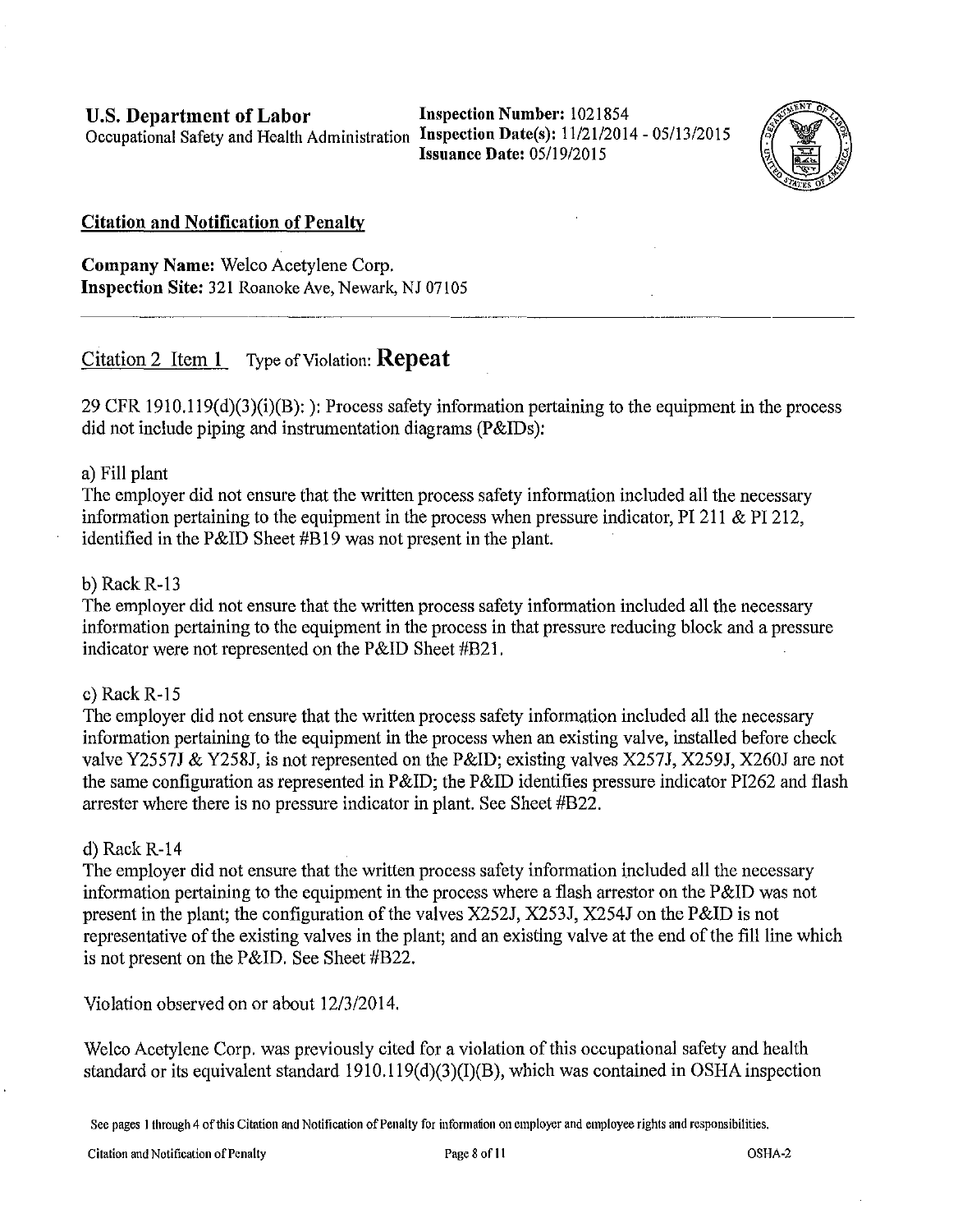U.S. Department of Labor Occupational Safety and Health Administration Inspection Date(s): 11/21/2014 - 05/13/2015

Inspection Number: 1021854 Issuance Date: 05/19/20 IS



Citation and Notification of Penalty

Company Name: Welco Acetylene Corp. Inspection Site: 321 Roanoke Ave, Newark, NJ 07105

number 908983, citation number I, item number 5, and was affirmed as a final order on (date).

#### ABATEMENT DOCUMENTATION REQUIRED FOR THIS ITEM

Date By Which Violation Must be Abated: Proposed Penalty:

07/02/2015 \$6160.00

*!?the:* 

Kris Hoffman Area Director

See pages 1 through 4 of this Citation and Notification of Penalty for information on employer and employee rights and responsibilities.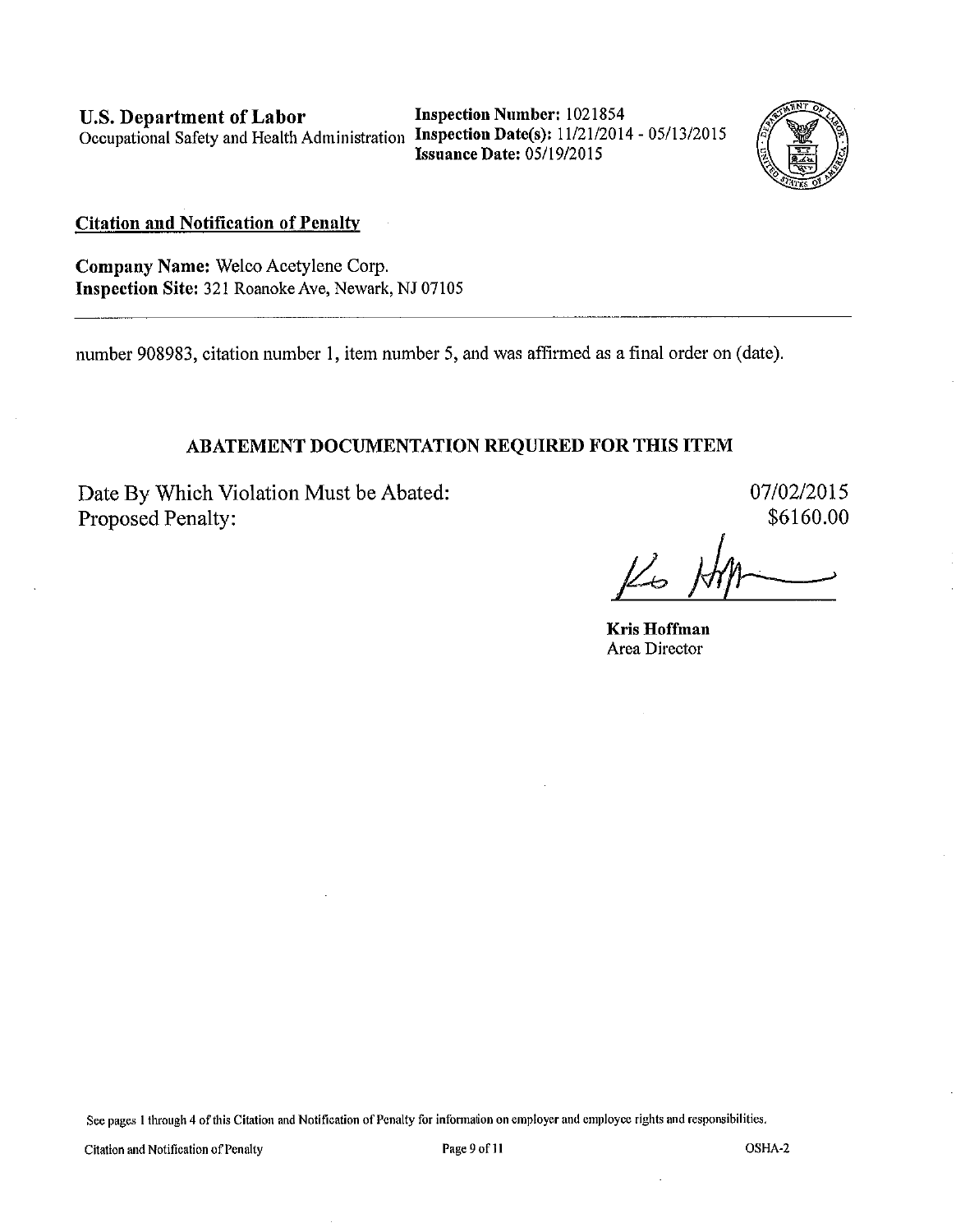U.S. Department of Labor Occupational Safety and Health Administration 299 Cherry Hill Road Suite 103 Parsippany, NJ 07054 Phone: 973-263-1003 Fax: 973-299-7161



## INVOICE/ DEBT COLLECTION NOTICE

| Company Name:           | Welco Acetylene Corp.             |
|-------------------------|-----------------------------------|
| <b>Inspection Site:</b> | 321 Roanoke Ave, Newark, NJ 07105 |
| <b>Issuance Date:</b>   | 05/19/2015                        |
|                         |                                   |

| <b>Summary of Penalties for Inspection Number</b> | 1021854    |  |
|---------------------------------------------------|------------|--|
| <b>Citation 1, Serious</b>                        | \$3080.00  |  |
| <b>Citation 1, Repeat</b>                         | \$6160,00  |  |
| <b>Citation 2, Repeat</b>                         | \$6160.00  |  |
| <b>TOTAL PROPOSED PENALTIES</b>                   | \$15400.00 |  |
|                                                   |            |  |
|                                                   |            |  |

To avoid additional charges, please remit payment promptly to this Area Office for the total amount of the uncontested penalties summarized above. Make your check or money order payable to: "DOL-OSHA". Please indicate OSHA's Inspection Number (indicated above) on the remittance. You can also make your payment electronically on www.pay.gov. On the left side of the pay.gov homepage, you will see an option to Search Public Forms. Type "OSHA" and click Go. From the results, click on OSHA Penalty Payment Form. The direct link is https://www.pay.gov/paygov/forms/formInstance.html?agencyFormId=53090334. You will be required to enter your inspection number when making the payment. Payments can be made by credit card or Automated Clearing House (ACH) using your banking information. Payments of \$25,000 or more require a Transaction ID, and also must be paid using ACH. If you require a Transaction ID, please contact the OSHA Debt Collection Team at (202) 693-2170.

OSHA does not agree to any restrictions or conditions or endorsements put on any check, money order, or electronic payment for less than the full amount due, and will cash the check or money order as if these restrictions or conditions do not exist.

If a personal check is issued, it will be converted into an electronic fund transfer (EFT). This means that our bank will copy your check and use the account information on it to electronically debit your account for the amount of the check. The debit from your account will then usually occur within 24 hours and will be shown on your regular account statement. You will not receive your original check back. The bank will destroy your